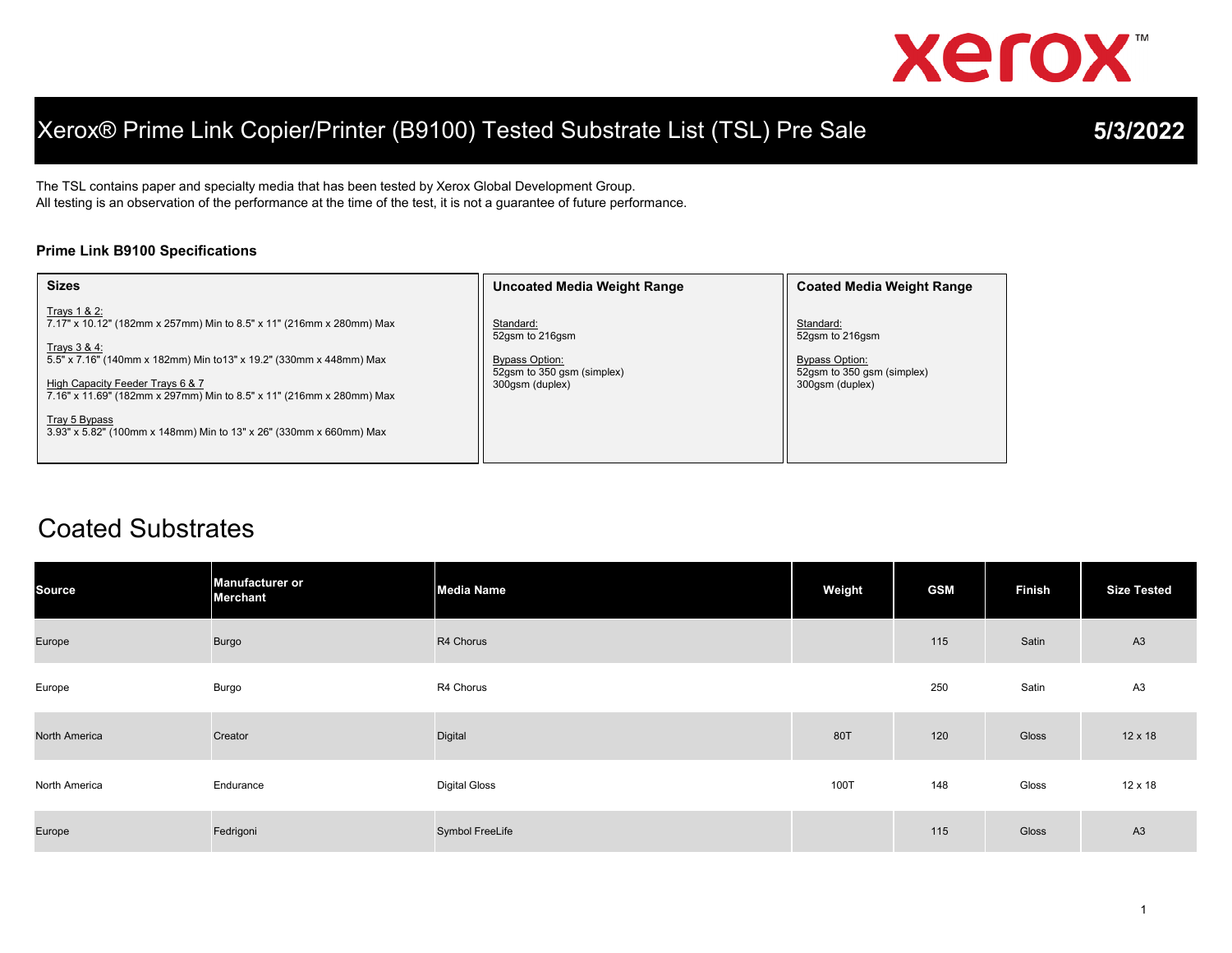

| <b>Source</b> | Manufacturer or<br>Merchant | <b>Media Name</b>   | Weight | <b>GSM</b> | <b>Finish</b> | <b>Size Tested</b> |
|---------------|-----------------------------|---------------------|--------|------------|---------------|--------------------|
| Europe        | Fedrigoni                   | Symbol FreeLife     |        | 115        | Satin         | SRA3               |
| Europe        | Fedrigoni                   | Symbol FreeLife     |        | 150        | Satin         | A3                 |
| Europe        | Fedrigoni                   | Symbol FreeLife     |        | 200        | Satin         | SRA3               |
| Europe        | Fedrigoni                   | Symbol FreeLife     |        | 250        | Satin         | SRA3               |
| Europe        | Lecta                       | Condat              |        | 120        | Gloss         | SRA3               |
| Europe        | Lecta                       | Garda               |        | $90\,$     | Satin         | SRA3               |
| Europe        | Lecta                       | Garda               |        | 200        | Matt          | SRA3               |
| Europe        | Lecta                       | Garda               |        | 200        | Matt          | SRA3               |
| North America | LM                          | Nantucket Digital   | 80T    | 120        | Gloss         | 12 x 18            |
| North America | Sappi Global                | <b>Euroart Plus</b> | 80T    | 120        | Silk          | 12 x 18            |
| North America | Sappi Global                | Flo Digital         | 100T   | 148        | Dull          | 12 x 18            |
| North America | Sappi Global                | <b>Flo Digital</b>  | 100T   | 148        | Gloss         | 12 x 18            |
| Europe        | Sappi Global                | GalerieArt          |        | 150        | Silk          | SRA3               |
| Europe        | Sappi Global                | GalerieArt          |        | 150        | Gloss         | SRA3               |
| Europe        | Sappi Global                | GalerieArt          |        | 170        | Silk          | SRA3               |
| Europe        | Sappi Global                | GalerieArt          |        | 250        | Silk          | SRA3               |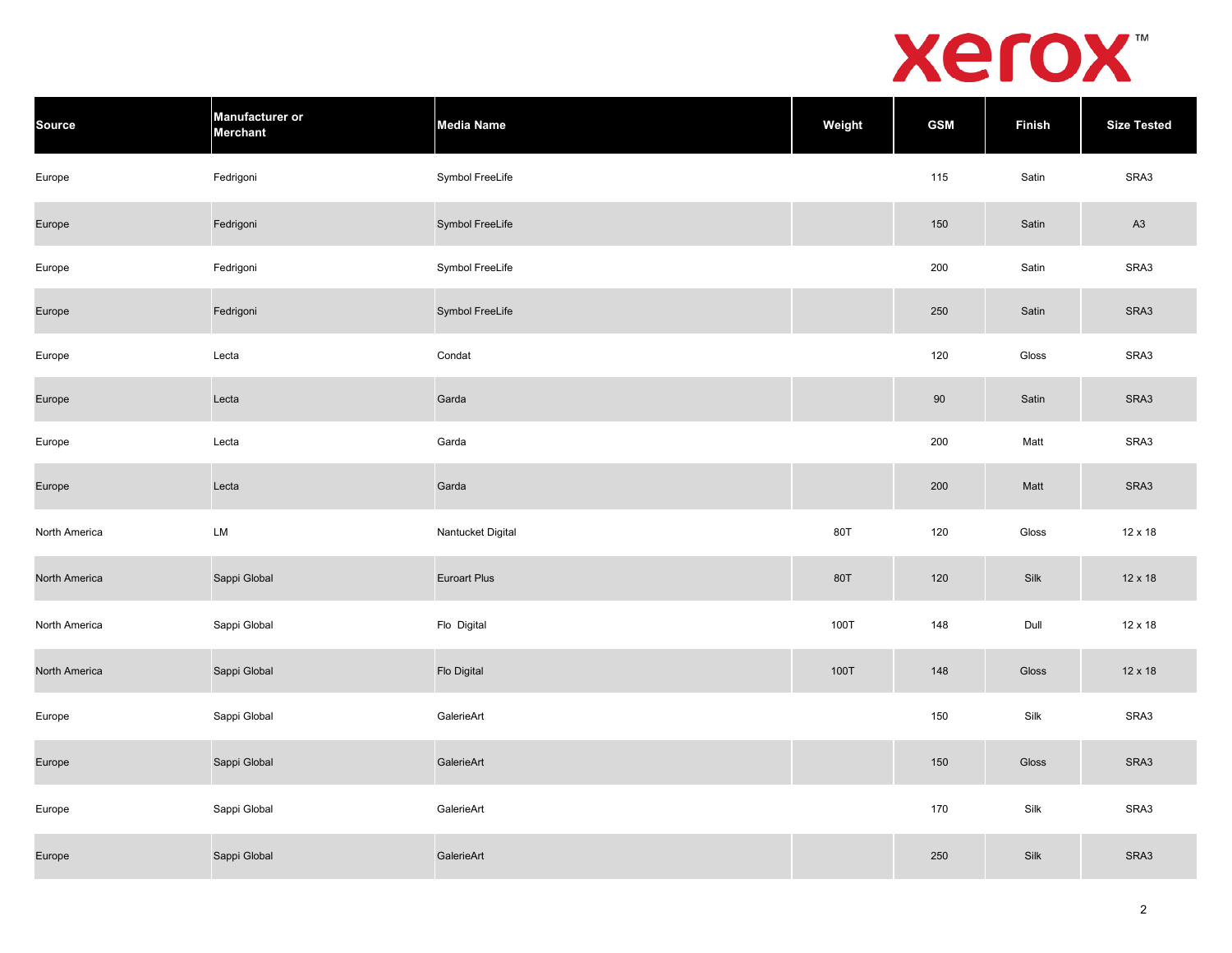

| <b>Source</b> | Manufacturer or<br>Merchant | <b>Media Name</b>    | Weight | <b>GSM</b> | <b>Finish</b> | <b>Size Tested</b> |
|---------------|-----------------------------|----------------------|--------|------------|---------------|--------------------|
| Europe        | Sappi Global                | GalerieArt           |        | 250        | Gloss         | SRA3               |
| Europe        | Sappi Global                | Magno                |        | 115        | Matt          | SRA3               |
| Europe        | Sappi Global                | Magno                |        | 250        | Matt          | SRA3               |
| Europe        | Sappi Global                | Magno Plus Satin     |        | 120        | Silk          | SRA3               |
| North America | Sappi Global                | McCoy Digital        | 100T   | 148        | Gloss         | 12 x 18            |
| North America | Sappi Global                | <b>McCoy Digital</b> | 80T    | 120        | Silk          | 12 x 18            |
| Europe        | <b>UPM</b>                  | Digi Finesse Premium |        | 115        | Silk          | SRA3               |
| Europe        | <b>UPM</b>                  | Digi Finesse Premium |        | 130        | Gloss         | SRA3               |
| Europe        | <b>UPM</b>                  | Digi Finesse Premium |        | 130        | Silk          | SRA3               |
| Europe        | <b>UPM</b>                  | Digi Finesse Premium |        | 150        | Gloss         | SRA3               |
| Europe        | <b>UPM</b>                  | Digi Fnesse Premium  |        | 150        | Silk          | SRA3               |
| Europe        | <b>UPM</b>                  | Digi Finesse Premium |        | 170        | Silk          | SRA3               |
| Europe        | <b>UPM</b>                  | Digi Fnesse Premium  |        | 200        | Gloss         | SRA3               |
| Europe        | <b>UPM</b>                  | Digi Finesse Premium |        | 250        | Silk          | A <sub>3</sub>     |
| Europe        | <b>UPM</b>                  | Digi Fnesse Premium  |        | 300        | Silk          | SRA3               |
| Europe        | <b>UPM</b>                  | Digi Fnesse Premium  |        | 300        | Gloss         | SRA3               |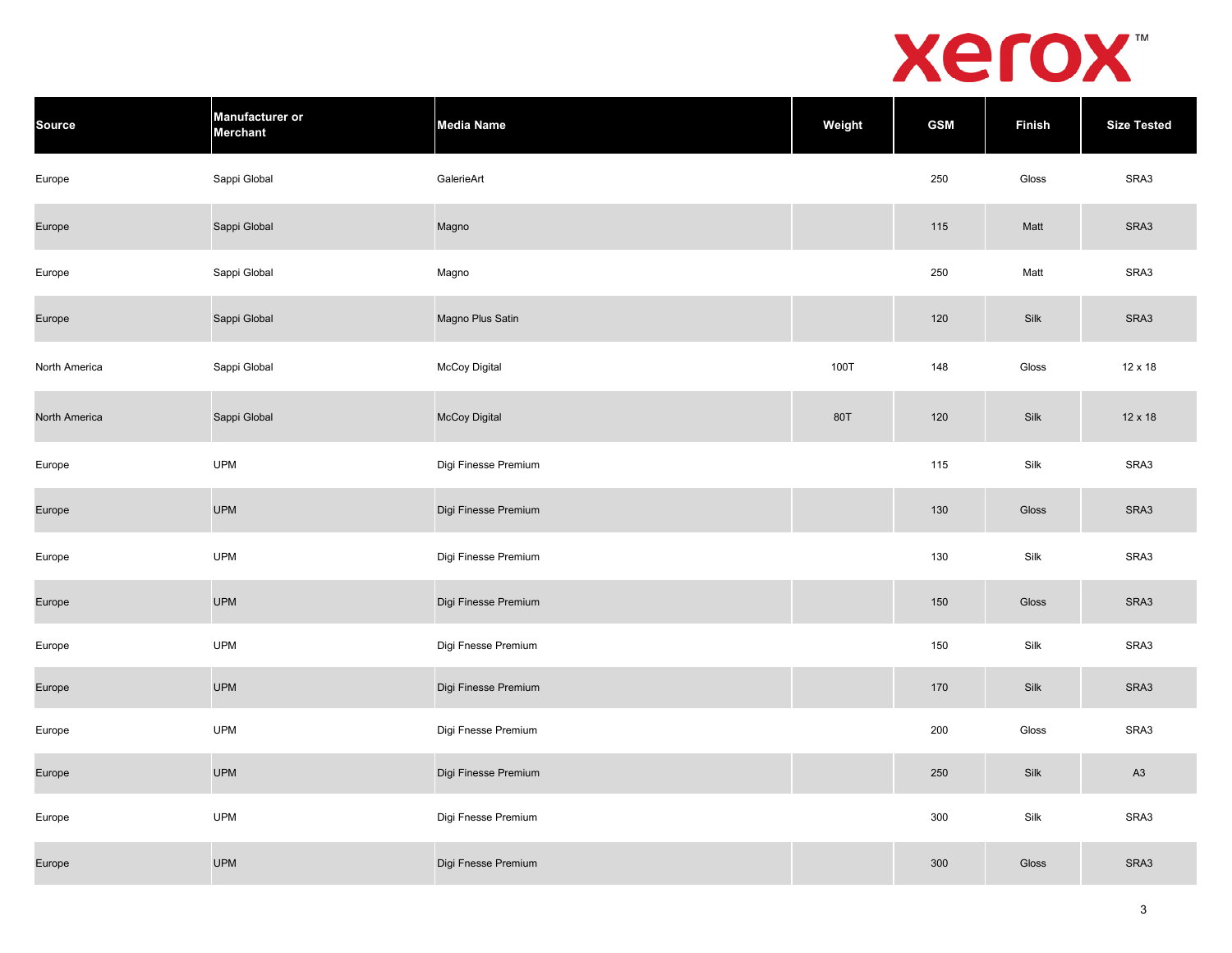

| Source        | <b>Manufacturer or</b><br>Merchant | <b>Media Name</b>        | Weight | <b>GSM</b> | Finish | <b>Size Tested</b> |
|---------------|------------------------------------|--------------------------|--------|------------|--------|--------------------|
| Europe        | <b>UPM</b>                         | Digi Fnesse Premium      |        | 350        | Silk   | SRA3               |
| Europe        | <b>UPM</b>                         | Digi Fnesse Premium      |        | 350        | Gloss  | SRA3               |
| North America | Verso                              | <b>Sterling Premium</b>  | 80T    | 120        | Silk   | 12 x 18            |
| Europe        | Xerox                              | <b>Color Impressions</b> |        | 130        | Gloss  | SRA3               |
| Europe        | Xerox                              | Color Impressions        |        | 150        | Gloss  | SRA3               |
| Europe        | Xerox                              | Color Impressions        |        | 170        | Silk   | SRA3               |
| Europe        | Xerox                              | Color Impressions        |        | 250        | Silk   | A3                 |
| Europe        | Xerox                              | Colotech+                |        | 170        | Silk   | SRA3               |
| Europe        | Xerox                              | Colotech+                |        | 250        | Silk   | A3                 |
| Europe        | Xerox                              | Colotech+                |        | 130        | Gloss  | SRA3               |
| Europe        | Xerox                              | Colotech+                |        | 150        | Gloss  | SRA3               |
| Europe        | Xerox                              | Colotech+                |        | 150        | Silk   | SRA3               |
| Europe        | Xerox                              | Colotech+                |        | 300        | Silk   | SRA3               |
| Europe        | Xerox                              | Colotech+                |        | 350        | Silk   | SRA3               |
| Europe        | Xerox                              | Colotech+                |        | 350        | Gloss  | SRA3               |

## Uncoated Substrates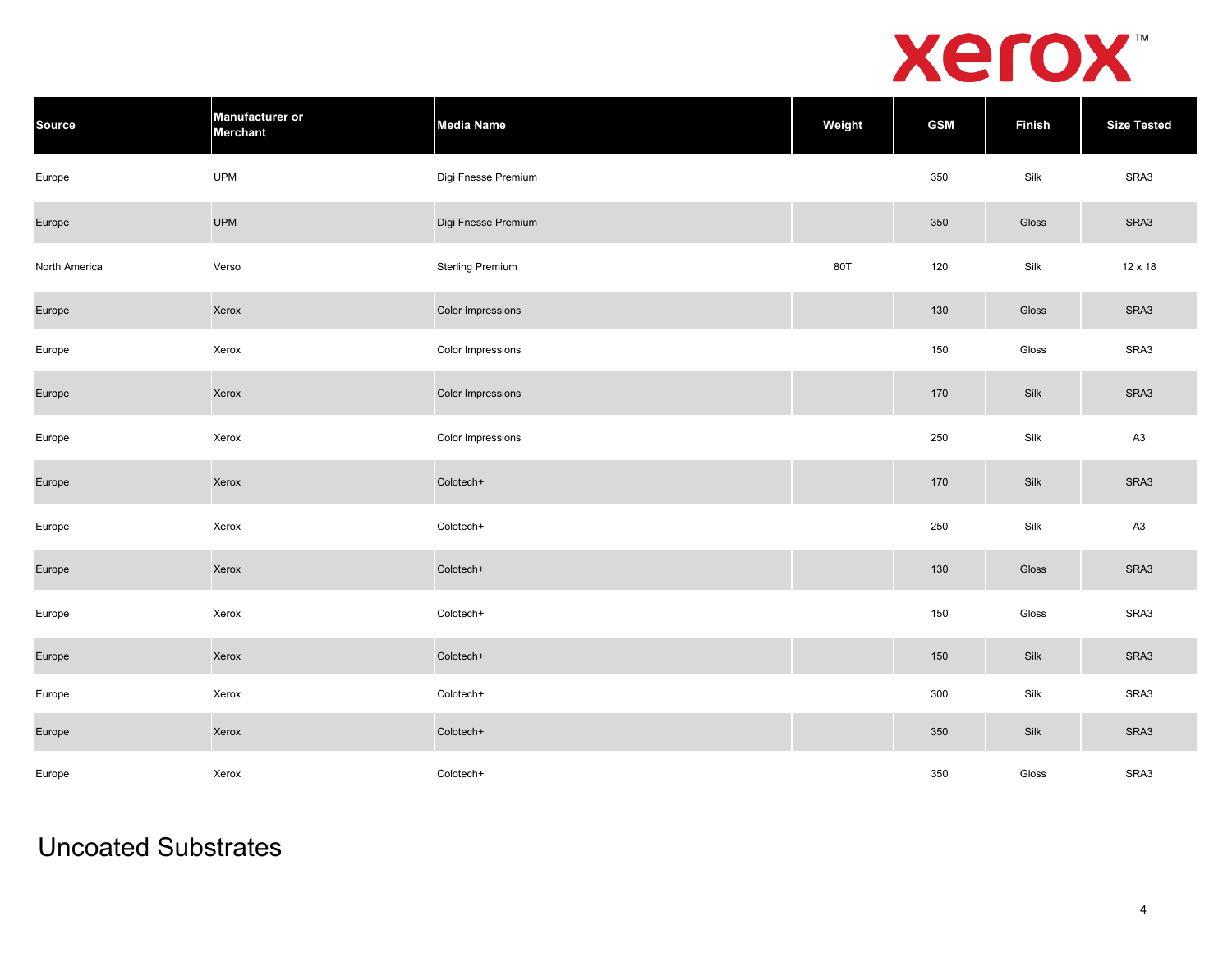

# Uncoated Substrates

| <b>Source</b>        | <b>Manufacturer or</b><br><b>Merchant</b> | <b>Media Name</b>             | Weight | <b>GSM</b> | <b>Finish</b> | <b>Size Tested</b> |
|----------------------|-------------------------------------------|-------------------------------|--------|------------|---------------|--------------------|
| North America        | <b>Boise</b>                              | $X-9$                         | 20T    | 75         | Smooth        | 11 x 17            |
| North America        | Domtar                                    | Lynx Digital                  | 100T   | 148        | Smooth        | 12 x 18            |
| <b>North America</b> | Domtar                                    | Lynx Digital                  | 80C    | 216        | Smooth        | 12 x 18            |
| North America        | Domtar                                    | Lynx Jet                      | 7pt    | 125        | Smooth        | 12 x 18            |
| North America        | Domtar                                    | Cougar                        | 130C   | 350        | Smooth        | 12 x 18            |
| North America        | Domtar                                    | Cougar Digital Color Copy     | 24T    | 90         | Smooth        | 12 x 18            |
| North America        | Domtar                                    | Cougar Digital Color Copy     | 80C    | 216        | Smooth        | $8.5 \times 11$    |
| North America        | Domtar                                    | Cougar Digital Color Copy     | 80T    | 118        | Smooth        | 12 x 18            |
| North America        | Domtar                                    | Cougar Digital Color Copy     | 100C   | 270        | Super Smooth  | 18 x 12            |
| North America        | Domtar                                    | Earth Choice Index            | 110T   | 199        | Smooth        | 11 x 17            |
| <b>North America</b> | Domtar                                    | Earth Choice Index            | 90T    | 163        | Smooth        | 11 x 17            |
| North America        | Domtar                                    | Husky Copy 100% Post Consumer | 20T    | 75         | Smooth        | $8.5 \times 11$    |
| <b>North America</b> | Domtar                                    | <b>Husky Digital</b>          | 20T    | 75         | Smooth        | 12 x 18            |
| North America        | Domtar                                    | Lettermark                    | 20T    | 75         | Smooth        | 8.5 x 14           |
| <b>North America</b> | Domtar                                    | Lynx Digital                  | 80T    | 118        | Smooth        | 12 x 18            |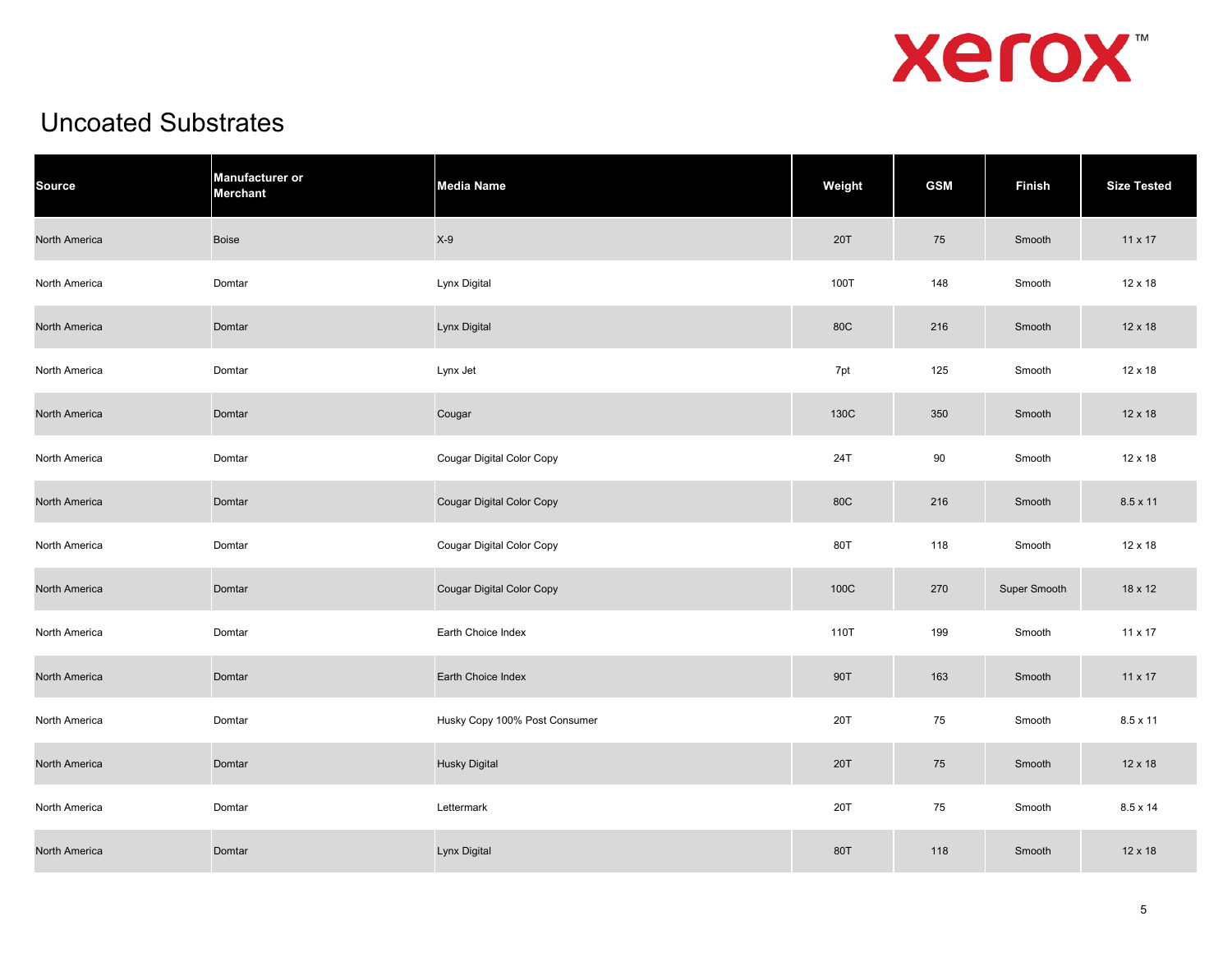

| <b>Source</b> | <b>Manufacturer or</b><br><b>Merchant</b> | <b>Media Name</b>              | Weight | <b>GSM</b> | <b>Finish</b> | <b>Size Tested</b> |
|---------------|-------------------------------------------|--------------------------------|--------|------------|---------------|--------------------|
| North America | Domtar                                    | Lynx Opaque Ultra Smooth       | 100C   | 270        | Smooth        | $11 \times 17$     |
| North America | Domtar                                    | Lynx Opaque Ultra Smooth       | 60T    | 90         | Smooth        | 11 x 17            |
| North America | Domtar                                    | Lynx Opaque Ultra Smooth       | 65C    | 176        | Smooth        | 11 x 17            |
| North America | Domtar                                    | Lynx Opaque Ultra Smooth       | 80C    | 216        | Smooth        | 11 x 17            |
| Europe        | Fedrigoni                                 | Splendorgel Extra White        |        | 115        | Smooth        | SRA3               |
| North America | Finch                                     | Fine Bright White Ultra Smooth | 60T    | 89         | Smooth        | 12 x 18            |
| North America | Finch                                     | Fine Bright White Ultra Smooth | 70T    | 104        | Smooth        | 12 x 18            |
| North America | Finch                                     | Fine Bright White Ultra Smooth | 80C    | 216        | Smooth        | 18 x 12            |
| North America | Finch                                     | Fine Bright White Ultra Smooth | 80T    | 118        | Smooth        | 12 x 18            |
| North America | Finch                                     | Fine Bright White Ultra Smooth | 80T    | 118        | Smooth        | 12 x 18            |
| North America | Finch                                     | Opaque Digital Bright White    | 70T    | 104        | Smooth        | 12 x 18            |
| North America | <b>International Paper</b>                | <b>Accent Opaque</b>           | 65T    | 176        | Smooth        | 11 x 17            |
| North America | International Paper                       | Accent Opaque Digital          | 60T    | 89         | Smooth        | 12 x 18            |
| North America | <b>International Paper</b>                | Accent Opaque Digital          | 60T    | 89         | Smooth        | 12 x 18            |
| North America | International Paper                       | Accent Opaque Digital          | 80T    | 118        | Smooth        | 12 x 18            |
| North America | <b>International Paper</b>                | Accent Opaque Digital          | 100C   | 270        | Super Smooth  | 18 x 12            |
| North America | <b>International Paper</b>                | <b>Hammermill Great White</b>  | 20T    | 75         | Smooth        | 11 x 17            |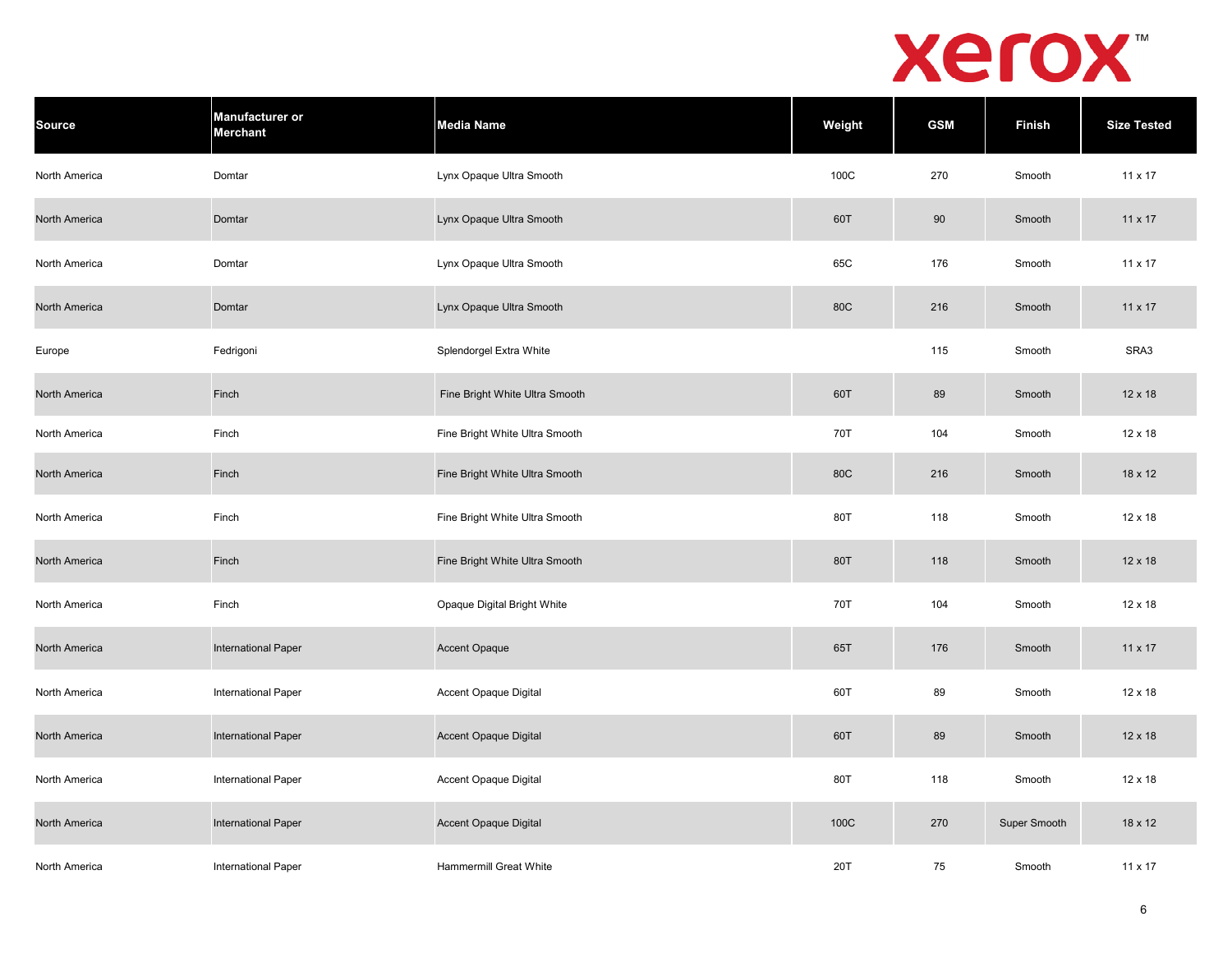

| <b>Source</b>     | Manufacturer or<br><b>Merchant</b> | <b>Media Name</b>                 | Weight | <b>GSM</b> | Finish | <b>Size Tested</b> |
|-------------------|------------------------------------|-----------------------------------|--------|------------|--------|--------------------|
| North America     | <b>International Paper</b>         | Hammermill Premium Color Copy     | 28T    | 105        | Smooth | $8.5 \times 14$    |
| North America     | International Paper                | Hammermill Premium Color Copy     | 80C    | 216        | Smooth | $8.5 \times 11$    |
| North America     | <b>International Paper</b>         | Hammermill Premium Inkjet & Laser | 24T    | 90         | Smooth | $8.5 \times 11$    |
| North America     | International Paper                | Springhill Index                  | 100C   | 199        | Smooth | $11 \times 17$     |
| North America     | <b>International Paper</b>         | Springhill Index                  | 90C    | 163        | Smooth | 11 x 17            |
| North America     | International Paper                | Williamsburg Offset Plus Smooth   | 50T    | 74         | Smooth | 12 x 18            |
| <b>World Wide</b> | Navigator Company                  | Platinum                          | 24T    | 90         | Smooth | $8.5 \times 11$    |
| World Wide        | Navigator Company                  | Universal                         |        | 80         | Smooth | A4                 |
| World Wide        | Navigator Company                  | Expression                        |        | 90         | Smooth | A4                 |
| World Wide        | Navigator Company                  | Presentation                      |        | 100        | Smooth | A4                 |
| World Wide        | Navigator Company                  | <b>Color Documents</b>            |        | 120        | Smooth | A4                 |
| World Wide        | Navigator Company                  | Office Card                       |        | 160        | Smooth | A4                 |
| World Wide        | Navigator Company                  | <b>Universal</b>                  | 21T    | 80         | Smooth | A4                 |
| North America     | Navigator Company                  | Premium Multipurpose              | 20T    | 75         | Smooth | 11 x 17            |
| North America     | Neenah                             | <b>Exact Digital Color Copy</b>   | 24T    | 90         | Smooth | $8.5 \times 11$    |
| North America     | Neenah                             | Exact Digital Color Copy 98       | 24T    | 90         | Smooth | $8.5 \times 11$    |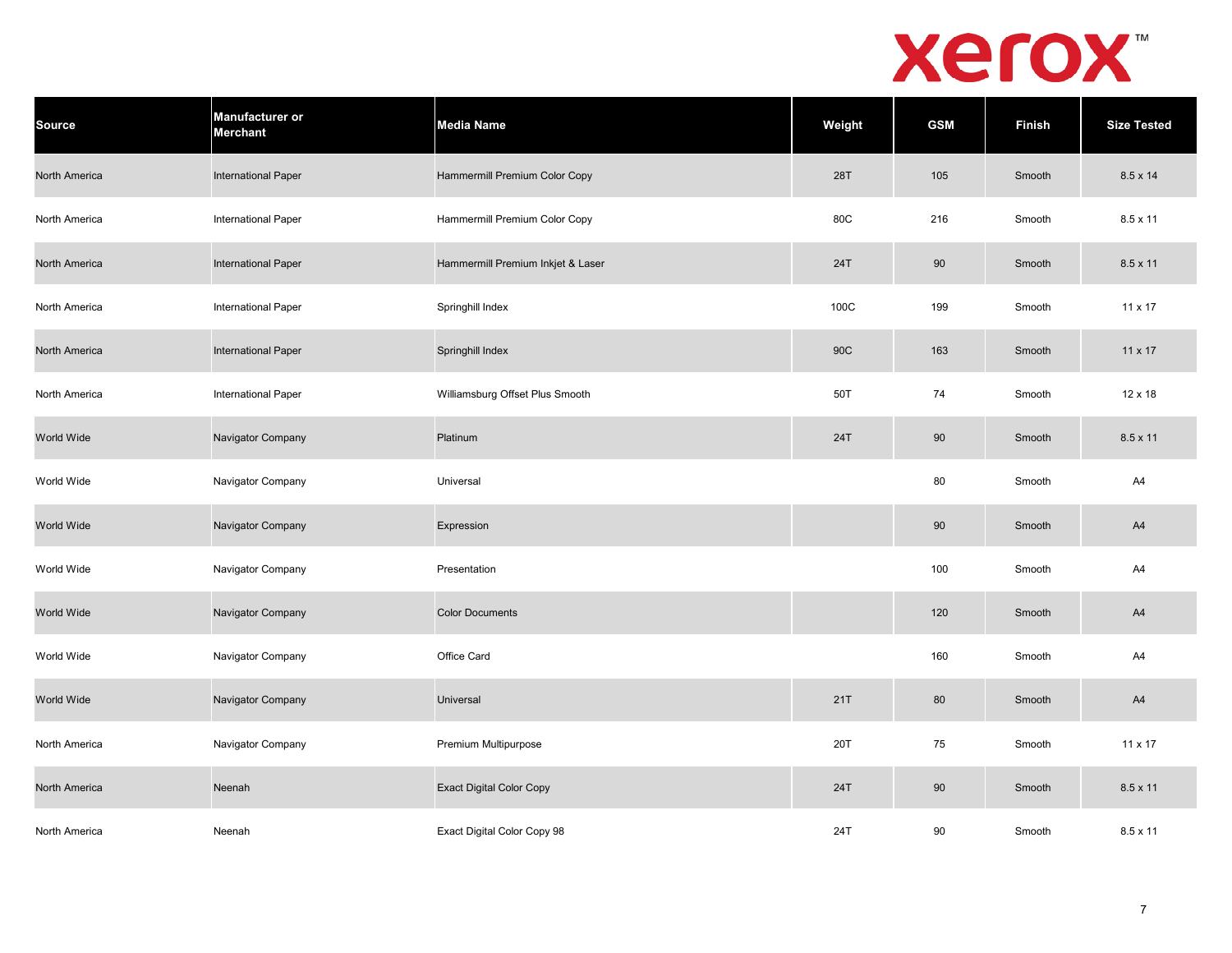

| <b>Source</b> | <b>Manufacturer or</b><br>Merchant | <b>Media Name</b>                    | Weight | <b>GSM</b> | <b>Finish</b> | <b>Size Tested</b> |
|---------------|------------------------------------|--------------------------------------|--------|------------|---------------|--------------------|
| North America | Norpac                             | <b>Natural Choice</b>                | 20T    | ${\bf 75}$ | Smooth        | 8.5 x 11           |
| North America | Rolland                            | Rolland Hightech                     | 50T    | 75         | Smooth        | 11 x 17            |
| World Wide    | Soporset                           | Opaque Smooth                        | 63C    | 170        | Smooth        | 12 x 18            |
| World Wide    | Soporset                           | Opaque Smooth                        | 80T    | 118        | Smooth        | $8.5 \times 11$    |
| North America | TreeZero                           | Sugar Cane 100% Waste Fiber          | 20T    | 75         | Smooth        | $8.5 \times 11$    |
| North America | Veritiv                            | Econosource Multi-Purpose            | 20T    | 75         | Smooth        | 11 x 17            |
| North America | Xerox                              | <b>Bold Digital</b>                  | 100C   | 280        | Smooth        | $8.5 \times 11$    |
| North America | Xerox                              | <b>Bold Digital</b>                  | 80C    | 216        | Smooth        | 8.5 x 11           |
| North America | Xerox                              | <b>Bold Digital High Performance</b> | 24T    | 90         | Smooth        | $8.5 \times 14$    |
| North America | Xerox                              | <b>Bold Digital Printing Paper</b>   | 24T    | 90         | Smooth        | $11 \times 17$     |
| North America | Xerox                              | <b>Bold Digital Printing Paper</b>   | 32T    | 120        | Smooth        | $8.5 \times 11$    |
| Europe        | Xerox                              | Colotech+                            |        | $90\,$     | Smooth        | A4                 |
| Europe        | Xerox                              | Colotech+                            |        | 90         | Smooth        | SRA3               |
| Europe        | Xerox                              | Colotech+                            |        | 200        | Smooth        | A4                 |
| Europe        | Xerox                              | Colotech+                            |        | 200        | Smooth        | SRA3               |
| Europe        | Xerox                              | Colotech+                            |        | 220        | Smooth        | SRA3               |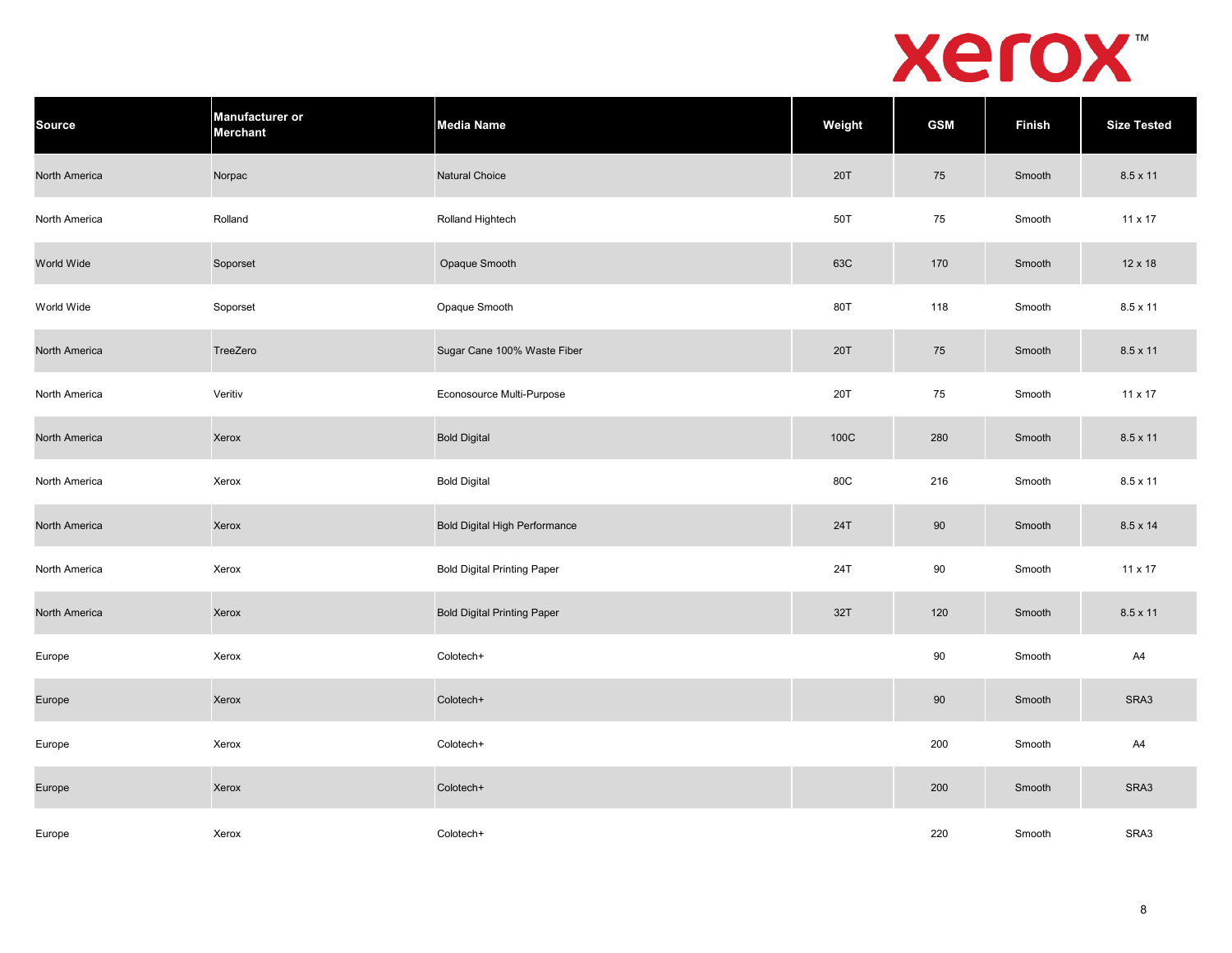

| <b>Source</b> | <b>Manufacturer or</b><br><b>Merchant</b> | <b>Media Name</b>            | Weight | <b>GSM</b> | <b>Finish</b> | <b>Size Tested</b> |
|---------------|-------------------------------------------|------------------------------|--------|------------|---------------|--------------------|
| Europe        | Xerox                                     | Colotech+                    |        | 250        | Smooth        | A4                 |
| Europe        | Xerox                                     | Colotech+                    |        | 250        | Smooth        | SRA3               |
| Europe        | Xerox                                     | Colotech+                    |        | 280        | Smooth        | SRA3               |
| Europe        | Xerox                                     | Colour Impressions           |        | 80         | Smooth        | A4                 |
| Europe        | Xerox                                     | <b>Colour Impressions</b>    |        | 90         | Smooth        | SRA3               |
| North America | Xerox                                     | Vitality Multipurpose        | 20T    | 75         | Smooth        | 8.5 x 11           |
| North America | Xerox                                     | <b>Vitality Multipurpose</b> | 20T    | 75         | Smooth        | 11 x 17            |
| Europe        | Xerox                                     | Recycled Pure Laser+Ink jet  |        | $80\,$     | Smooth        | A4                 |
| Europe        | Xerox                                     | Recycled Supreme 100%        |        | 80         | Smooth        | A4                 |
| Europe        | Xerox                                     | Recycled Pure                |        | 80         | Smooth        | A4                 |
| Europe        | Xerox                                     | Recycled                     |        | 80         | Smooth        | A4                 |
| Europe        | Xerox                                     | EcoPrint                     |        | 75         | Smooth        | A4                 |
| Europe        | Xerox                                     | <b>Digital Paper</b>         |        | 75         | Smooth        | A4                 |
| Europe        | Xerox                                     | <b>Business</b>              |        | 80         | Smooth        | A4                 |
| Europe        | Xerox                                     | Performer                    |        | 80         | Smooth        | A4                 |
| Europe        | Xerox                                     | Premier                      |        | 90         | Smooth        | A4                 |
| Europe        | Xerox                                     | Premier TCF                  |        | 200        | Smooth        | A4                 |